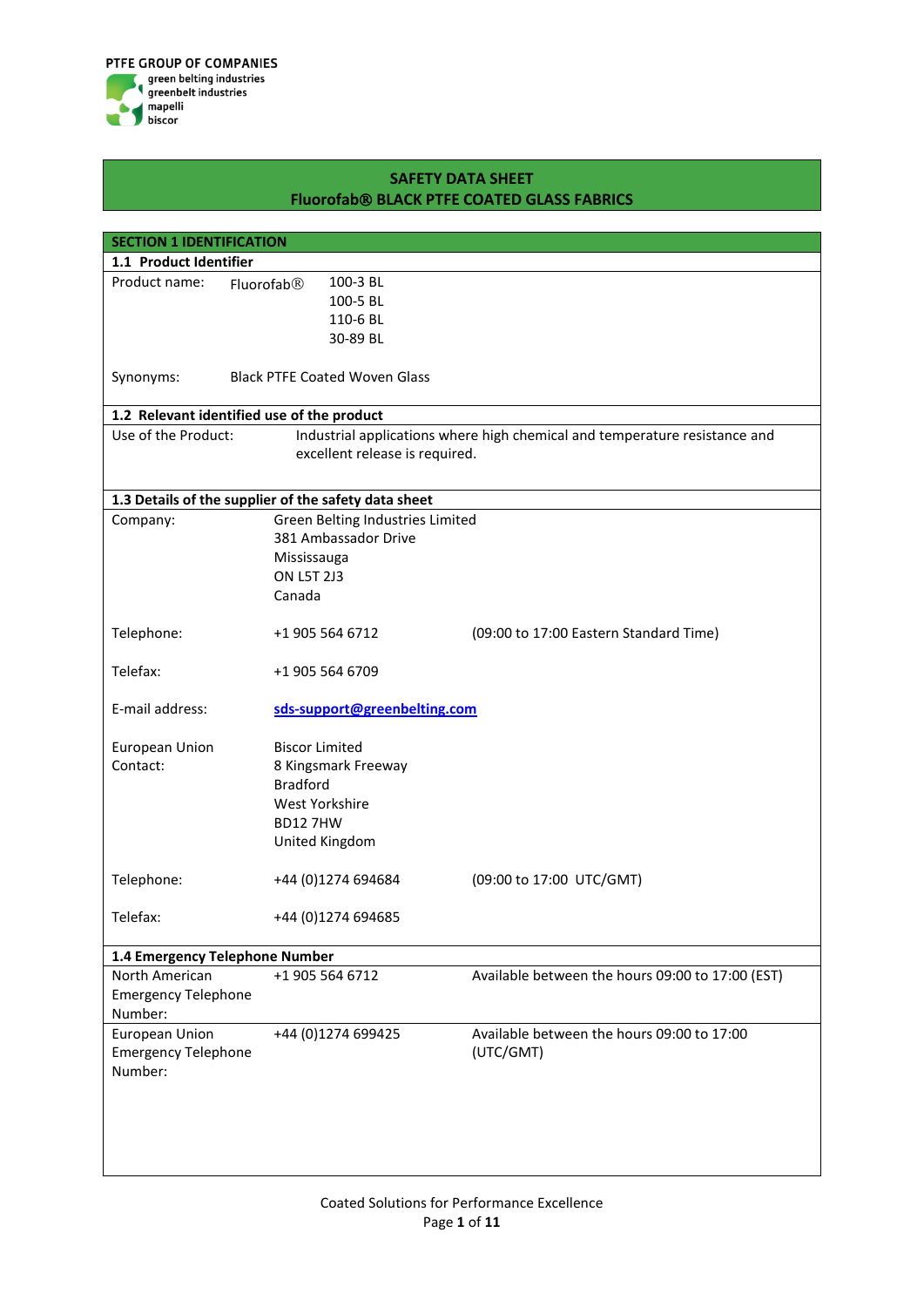

| <b>SECTION 2 HAZARD IDENTIFICATION</b> |                                                                                   |  |  |  |
|----------------------------------------|-----------------------------------------------------------------------------------|--|--|--|
| 2.1 Classification of the Product      |                                                                                   |  |  |  |
| European                               | Not a classified substance or mixture according to Regulation (EC) No. 1272/2008. |  |  |  |
| Communities (EC):                      | Not classified as dangerous according to Directive 67/548/EEC.                    |  |  |  |
| USA:                                   | Not a hazardous material as defined by 29 CFR1910.1200, OSHA Hazard               |  |  |  |
|                                        | Communication Standard.                                                           |  |  |  |
| Canada:                                | Not a controlled product under WHMIS.                                             |  |  |  |
| 2.2. Label elements                    |                                                                                   |  |  |  |
| Symbol:                                | None                                                                              |  |  |  |
| Signal Word:                           | N/A                                                                               |  |  |  |
| Hazard Statement(s):                   | N/A                                                                               |  |  |  |
| <b>Precautionary Statement:</b>        | P261 – Avoid breathing any fume or dust that may be generated                     |  |  |  |
|                                        | P264 – Wash hands thoroughly after handling.                                      |  |  |  |

### **2.3. Other hazards**

Use of this product is not normally considered hazardous, however material dust caused by cutting, sawing or sanding may cause eye or skin irritation. Processing at temperatures higher than 300 $^{\circ}$ C can cause the evolution of particulate matter which can cause "polymer fume fever" which is a temporary condition that can cause flu-like symptoms and eye and respiratory irritation. The smoking of tobacco contaminated with PTFE can cause this condition. Processing at temperatures higher than 400°C will result in thermal decomposition of fluorinated thermoplastics and may release carbonyl fluoride which hydrolyses to hydrogen fluoride and carbon dioxide by reacting with moisture in the air. Thermal decomposition products may also include carbon monoxide and oxides of potassium. In all cases avoid exposure, move the individual to fresh air and consult a physician if severe.

#### **SECTION 3 COMPOSITION/INFORMATION ON INGREDIENTS**

**Chemical Nature of the Mixture:** Black PTFE coated woven glass fabric

## **3.1 Substances**

Not Applicable

#### **3.2 Mixtures**

| <b>Ingredient Name</b>            | <b>CAS Number</b> | % by Weight | <b>Exposure Limits</b>                                  | Symbol | <b>Risk Phrases</b> |
|-----------------------------------|-------------------|-------------|---------------------------------------------------------|--------|---------------------|
| Polytetrafluoroethylene           | $9002 - 84 - 0$   | $5 - 69$    | N/A                                                     | None   | None                |
| Glass Fibre<br>(fiberglass cloth) | 65997-17-3        | $31 - 95$   | OSHA PEL $-5$ mg/m <sup>3</sup><br>ACGIH TLV - $5mg/m3$ | None   | None                |
| Proprietary Additive              | Proprietary       | $1 - 2$     | N/A                                                     | None   | None                |

The above product(s) are defined under the European Union's REACH (Registration, Evaluation, Authorization and Restriction of Chemicals) regulation as articles, and as such are exempt from the material safety data sheet provisions of 29 CFR 1910.1200(G) .

None of the product components are intentionally released during their use when used as intended and in accordance with recommended specifications and parameters.

This product is REACH compliant and does not contain REACH SVHCs (Substances of Very High Concern) materials and is considered non-hazardous when used as intended and in accordance with recommended specifications and parameters.

For full text of the R-phrases mentioned in this Section, see Section 16.

For full text of the H-statements mentioned in this Section, see Section 16.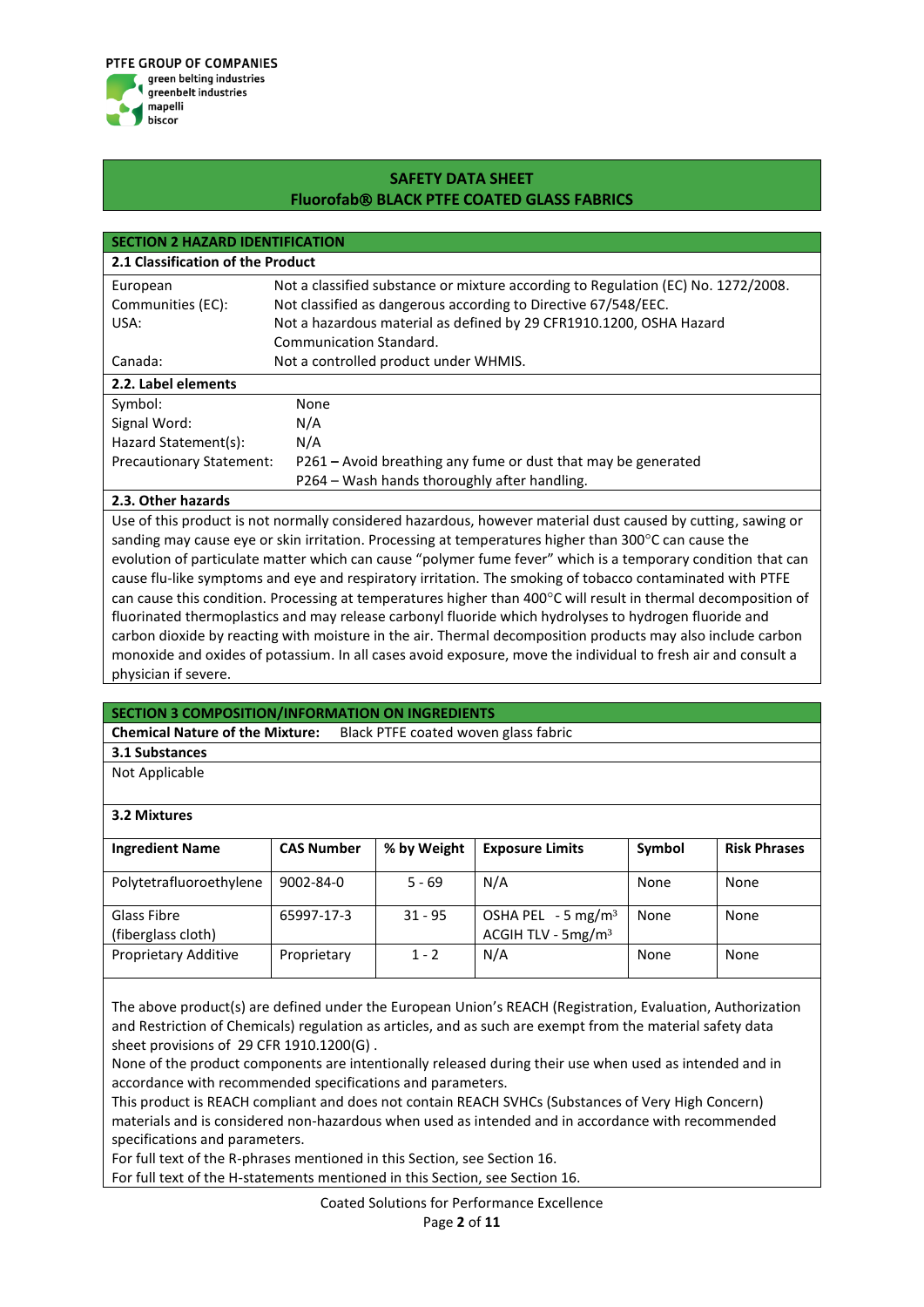

| <b>SECTION 4 FIRST AID MEASURES</b>                                            |                                                                                                                                                                                                                                                                                                                                                                                                    |  |  |
|--------------------------------------------------------------------------------|----------------------------------------------------------------------------------------------------------------------------------------------------------------------------------------------------------------------------------------------------------------------------------------------------------------------------------------------------------------------------------------------------|--|--|
| 4.1 Description of First Aid Measures                                          |                                                                                                                                                                                                                                                                                                                                                                                                    |  |  |
|                                                                                |                                                                                                                                                                                                                                                                                                                                                                                                    |  |  |
| <b>General Advice:</b>                                                         | Never give anything by mouth to an unconscious person. When symptoms persist or in<br>all cases of doubt seek medical advice.                                                                                                                                                                                                                                                                      |  |  |
| Inhalation:                                                                    | N/A for material as supplied at room temperature and used as intended and in<br>accordance with recommended specifications and parameters. Processing at high<br>temperature may generate fumes which can cause "polymer fume fever" leading to flu-<br>like symptoms. Remove to fresh air and consult a physician if severe.                                                                      |  |  |
| <b>Skin Contact:</b>                                                           | Not normally considered hazardous, however material dust caused by cutting, sawing or<br>sanding may cause skin irritation. Wash with plenty of soap and water. If irritation<br>persists get medical attention.                                                                                                                                                                                   |  |  |
| Eye Contact:                                                                   | Material dust caused by cutting, sawing or sanding may cause eye irritation. Wash with<br>plenty of soap and water. If irritation persists get medical attention.                                                                                                                                                                                                                                  |  |  |
| Ingestion:                                                                     | If swallowed get medical advice. Do not induce vomiting unless instructed to do so by<br>medical personnel.                                                                                                                                                                                                                                                                                        |  |  |
|                                                                                | 4.2 Most important symptoms and effects, both acute and delayed                                                                                                                                                                                                                                                                                                                                    |  |  |
| Symptoms:                                                                      | Local irritation.                                                                                                                                                                                                                                                                                                                                                                                  |  |  |
|                                                                                | The thermal decomposition vapours of fluorinated polymers may cause polymer fume<br>fever with flu-like symptoms in humans, especially when smoking contaminated<br>tobacco. Symptoms may be delayed. Repeated episodes of polymer fume fever may<br>result in persistent lung effects. Inhalation of decomposition products from overheating<br>may cause lung irritation or shortness of breath. |  |  |
| 4.3 Indication of any immediate medical attention and special treatment needed |                                                                                                                                                                                                                                                                                                                                                                                                    |  |  |
| Treatment:                                                                     | Treat symptomatically.                                                                                                                                                                                                                                                                                                                                                                             |  |  |

| <b>SECTION 5 FIRE FIGHTING MEASURES</b>      |                                                                    |  |  |  |
|----------------------------------------------|--------------------------------------------------------------------|--|--|--|
| 5.1 Extinguishing Media                      |                                                                    |  |  |  |
| Suitable extinguishing media:                | Water spray, Carbon dioxide (CO2), Foam, Dry Chemical              |  |  |  |
|                                              |                                                                    |  |  |  |
| 5.2 Special hazards arising from the product |                                                                    |  |  |  |
| Specific hazards during fire-                | Hazardous thermal decomposition products.                          |  |  |  |
| fighting:                                    | Hydrogen fluoride, fluorinated compounds, carbon oxides,           |  |  |  |
|                                              | perfluoroisobutylene, tetrafluoroethylene, hexafluoropropylene and |  |  |  |
|                                              | trifluoromethane and oxides of potassium.                          |  |  |  |
|                                              | Exposure to decomposition products can be a hazard to health.      |  |  |  |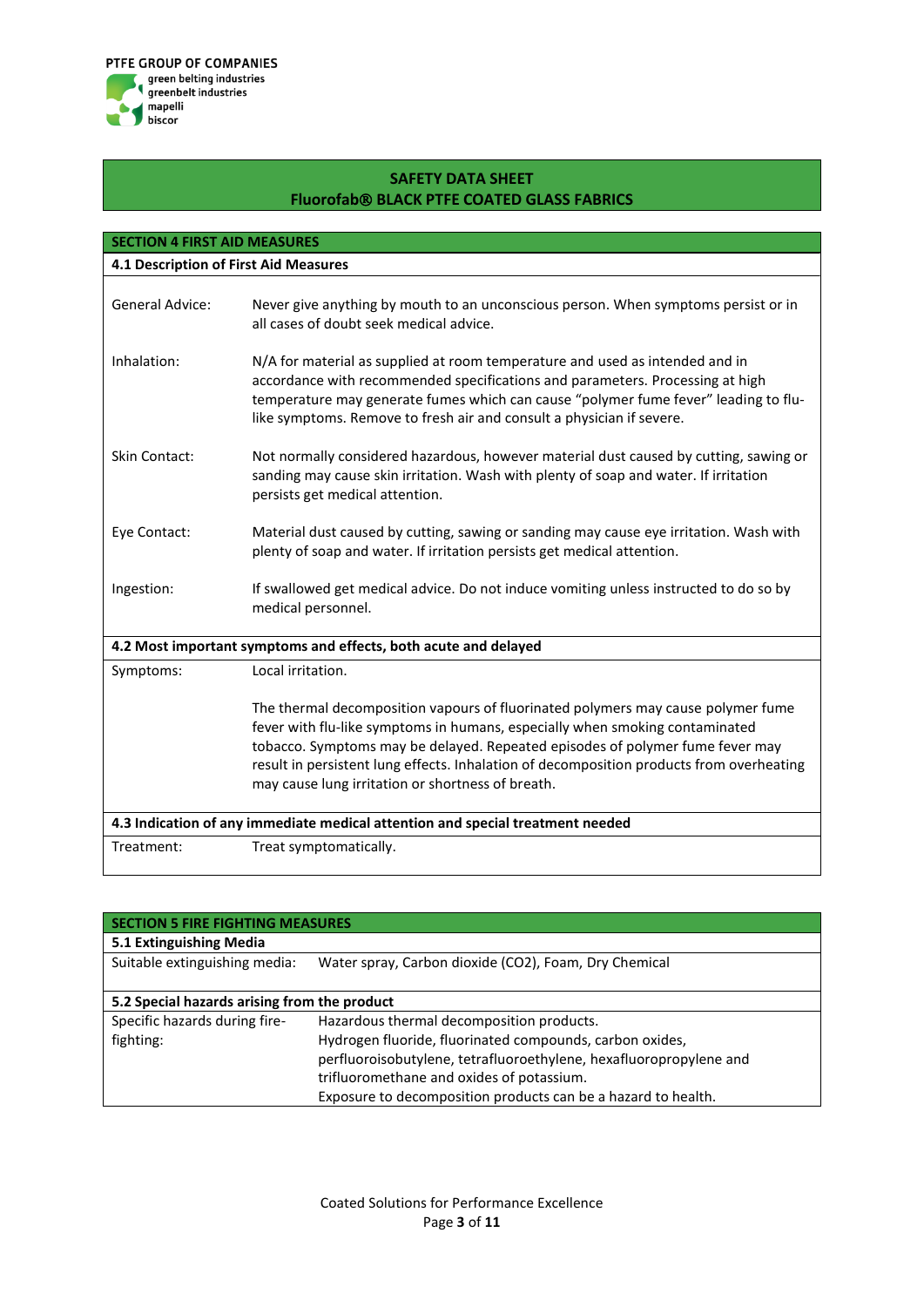

| <b>SECTION 5 FIRE FIGHTING MEASURES</b>           |                                                                                                                                                                                  |  |  |  |
|---------------------------------------------------|----------------------------------------------------------------------------------------------------------------------------------------------------------------------------------|--|--|--|
| 5.3 Advice for firefighters                       |                                                                                                                                                                                  |  |  |  |
| Special protective equipment<br>for firefighters: | Wear self-contained breathing apparatus and protective suit. Wear neoprene<br>gloves during cleaning up work after a fire.                                                       |  |  |  |
| Further information:                              | Protect from hydrogen fluoride fumes which react with water to form<br>hydrofluoric acid.<br>Observe local regulations when contaminated water and burning waste are<br>removed. |  |  |  |

| SECTION 6 ACCIDENTAL RELEASE MEASURES                                         |                                                                                                             |  |  |  |
|-------------------------------------------------------------------------------|-------------------------------------------------------------------------------------------------------------|--|--|--|
|                                                                               | 6.1 Personal precautions, protective equipment, and emergency procedures                                    |  |  |  |
| Personal precautions:                                                         | For solid product none required.                                                                            |  |  |  |
|                                                                               | For dusts and fibres generated during fabrication use protective equipment to                               |  |  |  |
|                                                                               | prevent the contamination of skin, eyes, and clothing.                                                      |  |  |  |
| <b>6.2 Environmental Precautions</b>                                          |                                                                                                             |  |  |  |
| Environmental                                                                 | $N/A$ - solid product                                                                                       |  |  |  |
| Precautions                                                                   |                                                                                                             |  |  |  |
|                                                                               |                                                                                                             |  |  |  |
| 6.3 Methods and materials for containment and cleaning up                     |                                                                                                             |  |  |  |
|                                                                               | For solid product collect with hands broom and shovel and place in non-hazardous waste collection container |  |  |  |
| for disposal.                                                                 |                                                                                                             |  |  |  |
| For dusts and fibres generated during fabrication vacuum up and containerise. |                                                                                                             |  |  |  |
| 6.4 Reference to other sections                                               |                                                                                                             |  |  |  |
| For disposal instructions see section 13.                                     |                                                                                                             |  |  |  |

For disposal instructions see section 13.

| <b>SECTION 7 HANDLING AND STORAGE</b>                            |                                                                                                                                                                                                                                                                                                                                                                                                                                                                              |  |  |
|------------------------------------------------------------------|------------------------------------------------------------------------------------------------------------------------------------------------------------------------------------------------------------------------------------------------------------------------------------------------------------------------------------------------------------------------------------------------------------------------------------------------------------------------------|--|--|
| 7.1 Precautions for safe handling                                |                                                                                                                                                                                                                                                                                                                                                                                                                                                                              |  |  |
| Advice on safe handling:                                         | Solid product which presents minimal hazards to personnel when handling in<br>accordance with operating and storage recommendations.<br>The primary health hazards associated with this product are the generation of dust<br>during fabrication and the inhalation of thermal decomposition products when the<br>product is subjected to temperatures greater than 300°C.<br>Provide appropriate exhaust ventilation at places where dust or volatiles can be<br>generated. |  |  |
|                                                                  | Wash hands thoroughly before smoking as tobacco contaminated with PTFE can<br>cause "polymer fume fever".                                                                                                                                                                                                                                                                                                                                                                    |  |  |
| Advice on protection<br>against fire and<br>explosion:           | Dispose of in accordance with local regulations as a solid non-hazardous waste and<br>avoid inappropriate disposal practices.<br>Do not incinerate polytetrafluoroethylene (PTFE) waste.                                                                                                                                                                                                                                                                                     |  |  |
|                                                                  | Provide appropriate exhaust ventilation at places where dust or volatiles can be<br>generated.                                                                                                                                                                                                                                                                                                                                                                               |  |  |
| 7.2 Conditions for safe storage, including any incompatibilities |                                                                                                                                                                                                                                                                                                                                                                                                                                                                              |  |  |
| Requirements for                                                 | No special precautions necessary, but recommend storing in a dry cool place and                                                                                                                                                                                                                                                                                                                                                                                              |  |  |
| storage areas and                                                | protecting from contamination.                                                                                                                                                                                                                                                                                                                                                                                                                                               |  |  |
| containers:                                                      |                                                                                                                                                                                                                                                                                                                                                                                                                                                                              |  |  |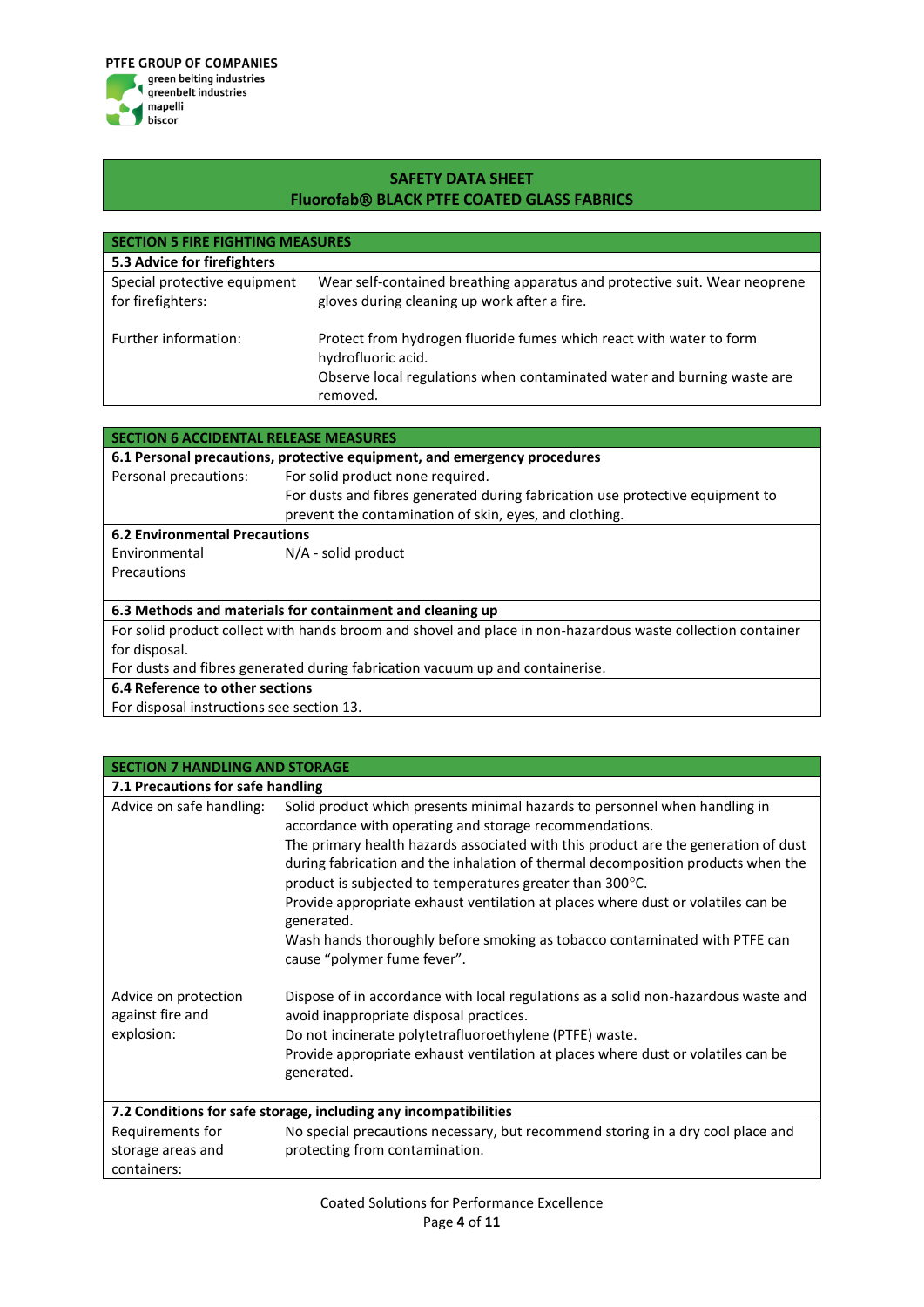

| Advice on common<br>storage: | No special restrictions on storage with other products. Keep away from tobacco<br>products. |
|------------------------------|---------------------------------------------------------------------------------------------|
| Storage temperature:         | No special restrictions.                                                                    |
| Other data:                  | Do not store in direct sunlight or in conditions of high humidity.                          |

#### **SECTION 8 EXPOSURE CONTROLS / PERSONAL PROTECTION**

| <b>8.1 Control Parameters</b>                                                                                                                                                                                                                                                                          |                                                                                                                                                                                                                                                                                                       |                                                                |                                                                                                                                               |                                                                                                                                      |                                                                                          |
|--------------------------------------------------------------------------------------------------------------------------------------------------------------------------------------------------------------------------------------------------------------------------------------------------------|-------------------------------------------------------------------------------------------------------------------------------------------------------------------------------------------------------------------------------------------------------------------------------------------------------|----------------------------------------------------------------|-----------------------------------------------------------------------------------------------------------------------------------------------|--------------------------------------------------------------------------------------------------------------------------------------|------------------------------------------------------------------------------------------|
| In situations in confined spaces where<br>the temperature of the polymer exceeds<br>500°F (260°C), thermal degradation<br>products may be produced. Exposure<br>limits for these products, which include<br>perfluoroisobutylene, carbonyl fluoride<br>and hydrogen fluoride, must not be<br>exceeded. |                                                                                                                                                                                                                                                                                                       | perfluoroisobutylene<br>carbonyl fluoride<br>hydrogen fluoride | <b>TLV</b><br><b>TWA</b><br>10ppb<br>2ppm TWA<br>$0.5$ ppm                                                                                    | <b>TLV</b><br><b>STEL</b><br>$\overline{\phantom{0}}$<br>5ppm<br>2ppm<br>ceiling                                                     | <b>IDLH</b><br>(NIOSH)<br>30ppm                                                          |
| In situations where high levels of<br>airborne dust/glassfibres are present<br>specified exposure limits must not be<br>exceeded.                                                                                                                                                                      |                                                                                                                                                                                                                                                                                                       |                                                                | OSHA-PEL<br>$5mg/m^3$ –<br>nuisance<br>dust PEL<br>(respirable<br>dust<br>fraction)<br>$15mg/m^3 - 8$<br>hour TWA<br>(total dust<br>fraction) | ACGIH-TLV<br>5mg/m <sup>3</sup><br>- 8 hour<br><b>TWA</b><br>(inhalable)<br>1 fiber/ $cm3$<br>- 8 hour<br><b>TWA</b><br>(respirable) | Other<br>$3 \times 10^6$<br>fibers/m <sup>3</sup><br>$-10$ hour<br><b>TWA</b><br>(NIOSH) |
| <b>8.2 Exposure Controls</b>                                                                                                                                                                                                                                                                           |                                                                                                                                                                                                                                                                                                       |                                                                |                                                                                                                                               |                                                                                                                                      |                                                                                          |
| <b>Engineering measures:</b>                                                                                                                                                                                                                                                                           | If cutting, sawing or sanding of the product is necessary, to maintain exposures<br>below recommended limits, a properly designed dust collection system is<br>recommended at the operation source. Adequate ventilation must be provided<br>when working with the product at elevated temperatures.  |                                                                |                                                                                                                                               |                                                                                                                                      |                                                                                          |
| Eye protection:                                                                                                                                                                                                                                                                                        | Throughout basic product handling processes, and whenever handling materials<br>containing fiberglass, safety glasses, goggles or face shields should be worn.                                                                                                                                        |                                                                |                                                                                                                                               |                                                                                                                                      |                                                                                          |
| Hand protection:                                                                                                                                                                                                                                                                                       | Throughout basic product handling processes, leather or synthetic fibre gloves are<br>recommended to minimize cuts and abrasions.                                                                                                                                                                     |                                                                |                                                                                                                                               |                                                                                                                                      |                                                                                          |
| Skin and body<br>protection:                                                                                                                                                                                                                                                                           | The wearing of a loose fitting long sleeved shirt that covers to the base of the neck<br>and long trousers is recommended to minimise exposure to fiberglass. Skin<br>irritation from exposure to fiberglass is known to occur mostly at pressure points<br>such as around the neck, wrist and waist. |                                                                |                                                                                                                                               |                                                                                                                                      |                                                                                          |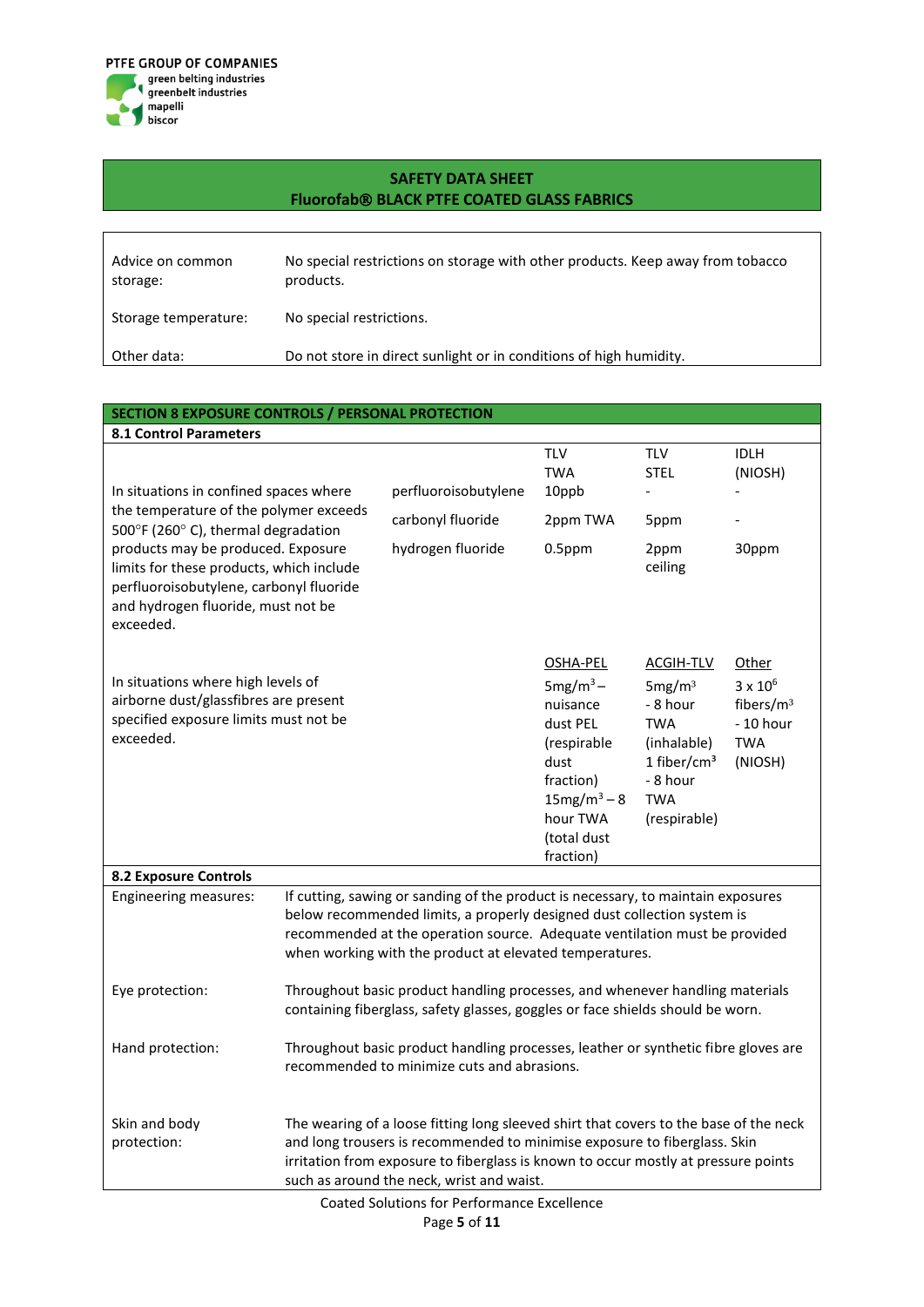

| <b>SAFETY DATA SHEET</b>                          |                                                                                                                                                                                                                                                                                                                                                                                                                                                                                                                                                                                                                                                                                                                                                                                                                                                                                                                                                                      |  |  |  |
|---------------------------------------------------|----------------------------------------------------------------------------------------------------------------------------------------------------------------------------------------------------------------------------------------------------------------------------------------------------------------------------------------------------------------------------------------------------------------------------------------------------------------------------------------------------------------------------------------------------------------------------------------------------------------------------------------------------------------------------------------------------------------------------------------------------------------------------------------------------------------------------------------------------------------------------------------------------------------------------------------------------------------------|--|--|--|
| <b>Fluorofab® BLACK PTFE COATED GLASS FABRICS</b> |                                                                                                                                                                                                                                                                                                                                                                                                                                                                                                                                                                                                                                                                                                                                                                                                                                                                                                                                                                      |  |  |  |
|                                                   |                                                                                                                                                                                                                                                                                                                                                                                                                                                                                                                                                                                                                                                                                                                                                                                                                                                                                                                                                                      |  |  |  |
| Hygiene measures:                                 | Handle in accordance with good industrial hygiene and safety practices.<br>Wash hands immediately after handling the product and do not contaminate<br>tobacco products.<br>Be careful not to rub or scratch areas irritated from fiberglass exposure, as fibres<br>may be forced into the skin. Wash off any fiberglass in contact with the skin, and<br>consider the use of barrier creams which can minimise irritation.<br>Always use vacuum equipment to remove fibres and dust from clothing and never<br>use compressed air.                                                                                                                                                                                                                                                                                                                                                                                                                                  |  |  |  |
|                                                   | Contaminated clothes should always be washed separately.                                                                                                                                                                                                                                                                                                                                                                                                                                                                                                                                                                                                                                                                                                                                                                                                                                                                                                             |  |  |  |
| Respiratory protection:                           | Not required for normal use of the product.<br>In situations where high levels of airborne dust/glassfibres are present and which<br>exceed permissible exposure limits, or irritation occurs, then a correctly fitting<br>NIOSH/MHSA approved disposable dust respirator should be used.<br>In situations in confined spaces where the temperature of the polymer exceeds<br>500°F (260°C), an air supplied respirator should be used.<br>In situations where high levels of airborne dust/glassfibres or fume, use industrial<br>hygiene monitoring to ensure that TLV or PEL values are not exceeded.<br>Excessive exposure to thermal degradation products could result in delayed<br>pulmonary edema and in some cases, and on very high exposure damage to the<br>liver and kidneys. These substances may include perfluoroisobutylene (TLV =<br>10ppb), carbonyl fluoride (TLV = 2ppm TWA, 5ppm STEL), hydrogen fluoride (TLV =<br>2ppm ceiling, 0.5ppm TWA). |  |  |  |

| <b>SECTION 9 PHYSICAL AND CHEMICAL PROPERTIES</b> |                                                           |                                   |               |  |  |  |
|---------------------------------------------------|-----------------------------------------------------------|-----------------------------------|---------------|--|--|--|
|                                                   | 9.1 Information on basic physical and chemical properties |                                   |               |  |  |  |
| Appearance:                                       | Black, various                                            | Upper/lower flammability or       | N/A           |  |  |  |
|                                                   | thicknesses                                               | explosive limits:                 |               |  |  |  |
|                                                   |                                                           |                                   |               |  |  |  |
| <b>Physical state:</b>                            | Solid                                                     | Vapour pressure:                  | N/A           |  |  |  |
|                                                   |                                                           |                                   |               |  |  |  |
| Odour:                                            | <b>Odourless</b>                                          | Vapour density:                   | N/A           |  |  |  |
|                                                   |                                                           |                                   |               |  |  |  |
| <b>Odour threshold:</b>                           | N/A                                                       | <b>Relative density:</b>          | N/D           |  |  |  |
|                                                   |                                                           |                                   |               |  |  |  |
| pH:                                               | N/A                                                       | Solubility(ies):                  | Insoluble     |  |  |  |
| <b>Melting point/freezing</b>                     | N/A                                                       | <b>Partition coefficient: n-</b>  | N/A           |  |  |  |
| point:                                            |                                                           | octanol/water:                    |               |  |  |  |
|                                                   |                                                           |                                   |               |  |  |  |
| Initial boiling point and                         | N/A                                                       | Auto-ignition temperature:        | N/A           |  |  |  |
| boiling range:                                    |                                                           |                                   |               |  |  |  |
|                                                   |                                                           |                                   |               |  |  |  |
| Flash point:                                      | N/A                                                       | <b>Decomposition temperature:</b> | 572°F (300°C) |  |  |  |
|                                                   |                                                           |                                   |               |  |  |  |
| <b>Evaporation rate:</b>                          | N/A                                                       | Viscosity:                        | N/A           |  |  |  |
|                                                   |                                                           |                                   |               |  |  |  |
| Flammability (solid, gas):                        | N/D                                                       |                                   |               |  |  |  |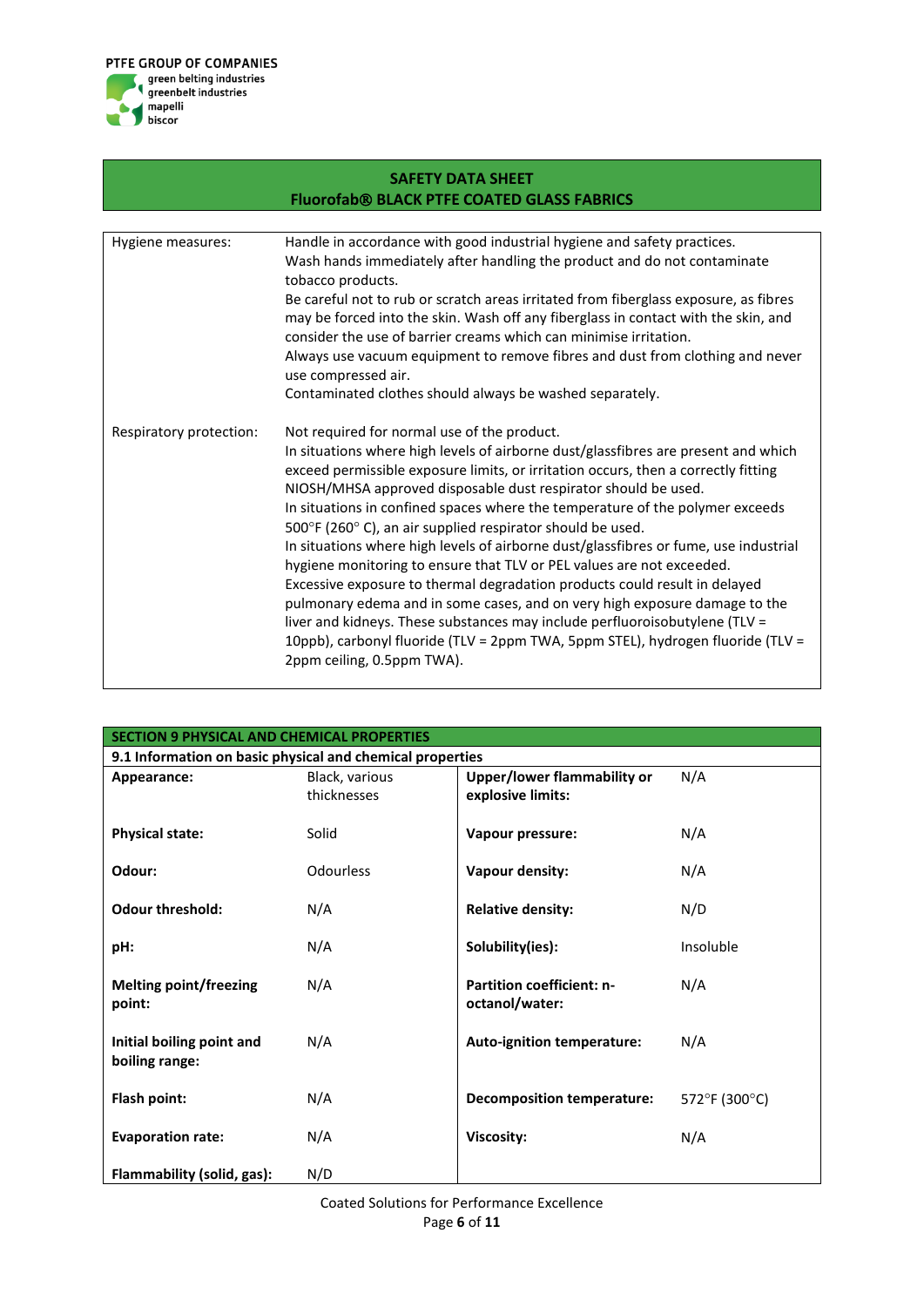

| <b>SECTION 10 STABILITY AND READ</b>   |                                                                                                                                                                                                             |
|----------------------------------------|-------------------------------------------------------------------------------------------------------------------------------------------------------------------------------------------------------------|
| <b>10.1 Reactivity:</b>                | Stable at normal ambient temperature and pressure                                                                                                                                                           |
| 10.2 Chemical stability:               | Product is chemically stable                                                                                                                                                                                |
| 10.3 Possible hazardous reactions:     | Stable under recommended storage conditions                                                                                                                                                                 |
| 10.4 Conditions to avoid:              | Avoid heating for prolonged periods above the recommended<br>upper usage limit                                                                                                                              |
| 10.5 Incompatible materials:           | Alkali metals, Strong oxidizing agents, Halogenated compounds                                                                                                                                               |
| 10.6 Hazardous decomposition products: | May include:<br>Fluorinated hydrocarbons, Carbonyl fluoride, Hydrogen fluoride,<br>carbon oxides, perfluoroisobutylene, tetrafluoroethylene,<br>hexafluoropropylene, trifluoromethane, oxides of potassium. |

| <b>SECTION 11 TOXICOLOGICAL INFORMATION</b> |                                                                             |                                            |  |  |
|---------------------------------------------|-----------------------------------------------------------------------------|--------------------------------------------|--|--|
|                                             | 11.1 Information on toxicological effects                                   |                                            |  |  |
| Acute oral toxicity                         | Polytetrafluoroethylene                                                     | <b>Proprietary Additive</b>                |  |  |
|                                             | LD50 / rat : > 11,280 mg/kg                                                 | no data available                          |  |  |
| Skin irritation                             | May cause skin irritation in susceptible persons.                           |                                            |  |  |
|                                             | Polytetrafluoroethylene                                                     | Polytetrafluoroethylene                    |  |  |
|                                             | Human                                                                       | Rabbit                                     |  |  |
|                                             | Classification: Not classified as                                           | Classification: Not classified as irritant |  |  |
|                                             | irritant                                                                    | Result: No skin irritation                 |  |  |
|                                             | Result: No skin irritation                                                  |                                            |  |  |
|                                             | Proprietary Additive                                                        | Proprietary Additive                       |  |  |
|                                             | no data available                                                           | no data available                          |  |  |
| Eye irritation                              | Polytetrafluoroethylene                                                     | Proprietary Additive                       |  |  |
|                                             | Mild eye irritation                                                         | no data available                          |  |  |
| Sensitisation                               | Polytetrafluoroethylene and Proprietary Additive<br>Human                   |                                            |  |  |
|                                             | Classification: Not a skin sensitizer.                                      |                                            |  |  |
|                                             | Result: Does not cause skin sensitization.                                  |                                            |  |  |
|                                             | Patch test on human volunteers did not demonstrate sensitization properties |                                            |  |  |
|                                             | Proprietary Additive                                                        |                                            |  |  |
|                                             | no data available                                                           |                                            |  |  |
|                                             |                                                                             |                                            |  |  |
|                                             |                                                                             |                                            |  |  |
|                                             |                                                                             |                                            |  |  |
|                                             |                                                                             |                                            |  |  |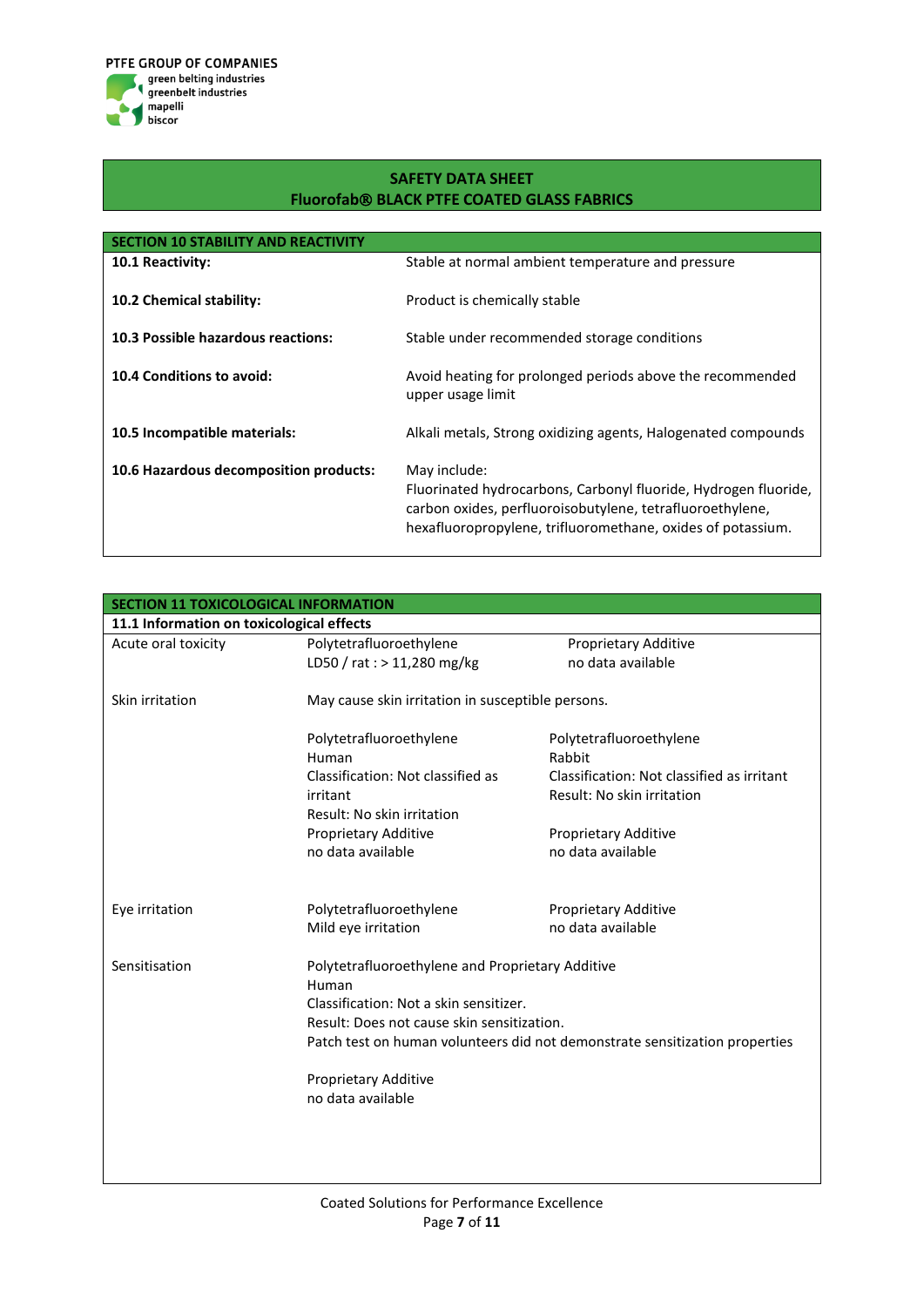

| <b>SAFETY DATA SHEET</b>                          |                                                  |                                                                                  |  |
|---------------------------------------------------|--------------------------------------------------|----------------------------------------------------------------------------------|--|
| <b>Fluorofab® BLACK PTFE COATED GLASS FABRICS</b> |                                                  |                                                                                  |  |
|                                                   |                                                  |                                                                                  |  |
| Repeated dose toxicity                            | were found.                                      | Polytetrafluoroethylene Oral - feed rat - no toxicologically significant effects |  |
|                                                   | Proprietary Additive -no data available          |                                                                                  |  |
| Mutagenicity assessment                           | Polytetrafluoroethylene                          |                                                                                  |  |
|                                                   |                                                  | Tests on bacterial or mammalian cell cultures did not show mutagenic effects.    |  |
|                                                   | Proprietary Additive -no data available          |                                                                                  |  |
| Carcinogenicity assessment                        | Polytetrafluoroethylene                          | Proprietary Additive                                                             |  |
|                                                   | Not classifiable as a human<br>carcinogen        | Not classifiable as a human carcinogen                                           |  |
| Toxicity to reproduction                          | Polytetrafluoroethylene and Proprietary Additive |                                                                                  |  |
| assessment                                        | No data available                                |                                                                                  |  |
| STOT-Single exposure                              | No data available                                |                                                                                  |  |
| STOT-Repeated exposure                            | No data available                                |                                                                                  |  |
| Aspiration hazard                                 | Not applicable                                   |                                                                                  |  |

| <b>SECTION 12 ECOLOGICAL INFORMATION</b>                                                                                                                                                                              |                                                                                                                                                                      |
|-----------------------------------------------------------------------------------------------------------------------------------------------------------------------------------------------------------------------|----------------------------------------------------------------------------------------------------------------------------------------------------------------------|
| 12.1 Toxicity                                                                                                                                                                                                         | Toxicity to fish (Polytetrafluoroethylene) - the substance is a<br>polymer and is not expected to produce toxic effects.<br>Proprietary Additive - no data available |
| 12.2 Persistence and degradability<br>12.3 Bio-accumulative potential<br>12.4 Mobility in soil<br>12.5. Results of PBT and vPvB assessment<br>12.6. Other adverse effects<br><b>Additional ecological information</b> | no data available<br>no data available<br>no data available<br>no data available<br>no data is available on the product itself.                                      |

| SECTION 13 DISPOSAL CONSIDERATIONS |                                                                                                                                                                                                                                              |  |  |
|------------------------------------|----------------------------------------------------------------------------------------------------------------------------------------------------------------------------------------------------------------------------------------------|--|--|
| 13.1 Waste treatment methods       |                                                                                                                                                                                                                                              |  |  |
| Product                            | Where possible recycling is preferred to disposal or incineration. Dispose of in accordance<br>with local regulations. Incinerate only if incinerator is capable of scrubbing out hydrogen<br>fluoride and other acidic combustion products. |  |  |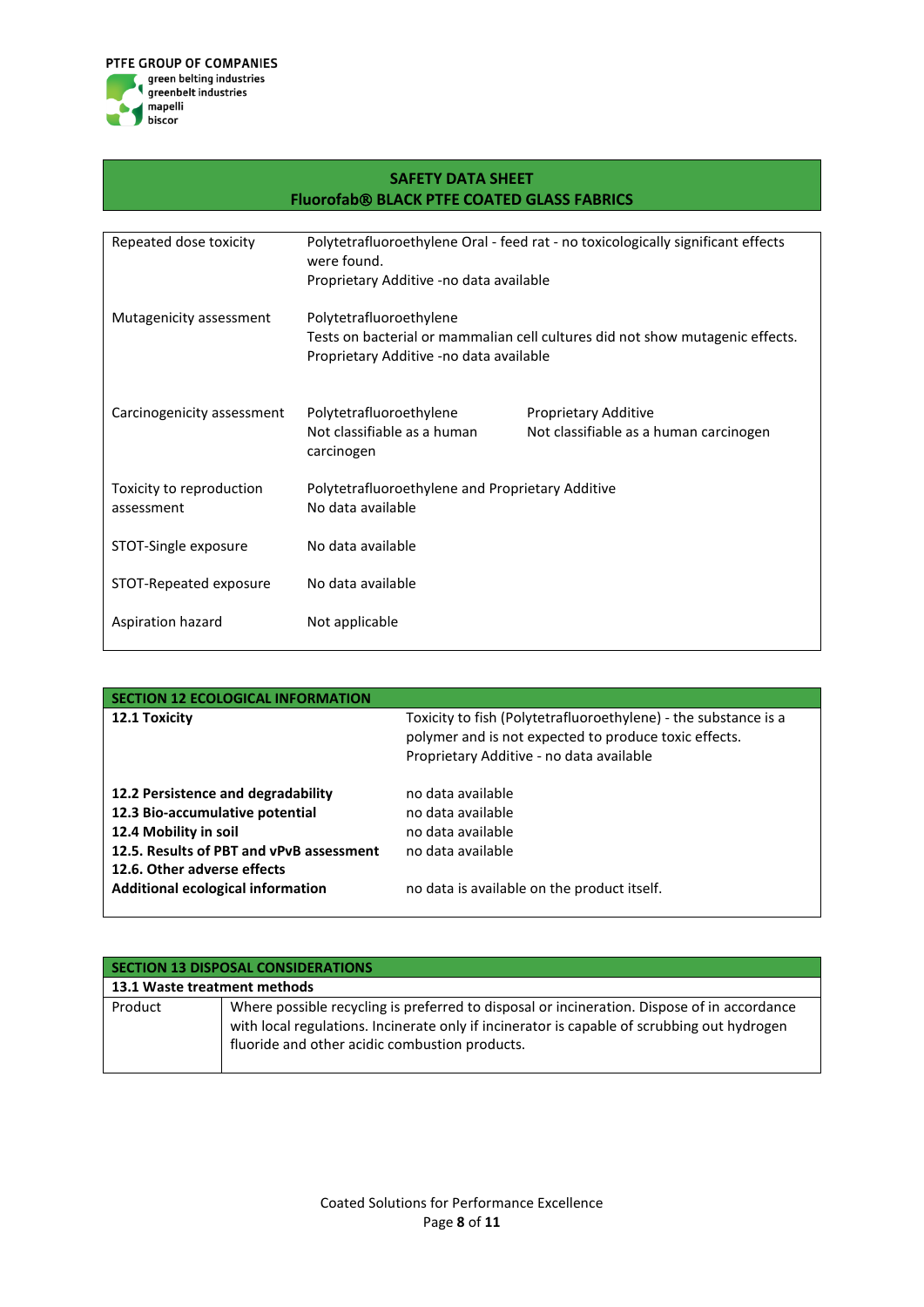| <b>SECTION 14 TRANSPORT INFORMATION</b>                                                           |                  |                           |                            |                         |                                 |
|---------------------------------------------------------------------------------------------------|------------------|---------------------------|----------------------------|-------------------------|---------------------------------|
|                                                                                                   | 14.1             | 14.2                      | 14.3                       | 14.4                    | 14.5                            |
|                                                                                                   | <b>UN Number</b> | Proper<br><b>Shipping</b> | <b>Transport</b><br>Hazard | <b>Packing</b><br>Group | Environmental<br><b>Hazards</b> |
|                                                                                                   |                  | <b>Name</b>               | Class(es)                  |                         |                                 |
| <b>DOT</b>                                                                                        | Not Applicable   | Not Applicable            | Not Applicable             | Not Applicable          | None                            |
| ADR                                                                                               | Not Applicable   | Not Applicable            | Not Applicable             | Not Applicable          | None                            |
| IATA/ICAO                                                                                         | Not Applicable   | Not Applicable            | Not Applicable             | Not Applicable          | None                            |
| IMO/IMDG                                                                                          | Not Applicable   | Not Applicable            | Not Applicable             | Not Applicable          | None                            |
| 14.6 Special precautions for<br>Not classified as dangerous in the meaning of transport.<br>user: |                  |                           |                            |                         |                                 |
| 14.7 Transport in bulk<br>according to Annex II of<br>MARPOL 73/78 and the IBC<br>code:           |                  | Not applicable            |                            |                         |                                 |

| <b>SECTION 15 REGULATORY INFORMATION</b> |                                                                                                     |  |  |
|------------------------------------------|-----------------------------------------------------------------------------------------------------|--|--|
|                                          | 15.1 Safety, health and environmental regulations/legislation specific for the substance or mixture |  |  |
| <b>USA</b>                               |                                                                                                     |  |  |
| <b>TSCA Status:</b>                      | All ingredients in the product are listed in the TSCA inventory                                     |  |  |
|                                          |                                                                                                     |  |  |
| <b>SARA Title III</b>                    |                                                                                                     |  |  |
| Sec. 303/304:                            | None                                                                                                |  |  |
| Sec. 311/312:                            | Not applicable                                                                                      |  |  |
| Sec 313:                                 | Not applicable                                                                                      |  |  |
| <b>CERCLA RQ:</b>                        | Not applicable                                                                                      |  |  |
|                                          |                                                                                                     |  |  |
| <b>California Prop 65:</b>               | This product does not contain chemicals known to the State of California to                         |  |  |
|                                          | cause cancer of the reproductive system.                                                            |  |  |
|                                          |                                                                                                     |  |  |
| <b>State Right-to-Know Lists:</b>        | Massachusetts, New Jersey, Pennsylvania: This product does not contain any                          |  |  |
|                                          | chemicals listed for state right to know purposes.                                                  |  |  |
|                                          |                                                                                                     |  |  |
| Canada                                   | This product has been classified in accordance with the hazard criteria of the                      |  |  |
|                                          | Controlled Products Regulations and the SDS contains all the information                            |  |  |
|                                          | required by the Controlled Products Regulations.                                                    |  |  |
| <b>WHMIS Classification:</b>             | Not controlled                                                                                      |  |  |
|                                          |                                                                                                     |  |  |
| (for workplace exposures)                |                                                                                                     |  |  |
|                                          |                                                                                                     |  |  |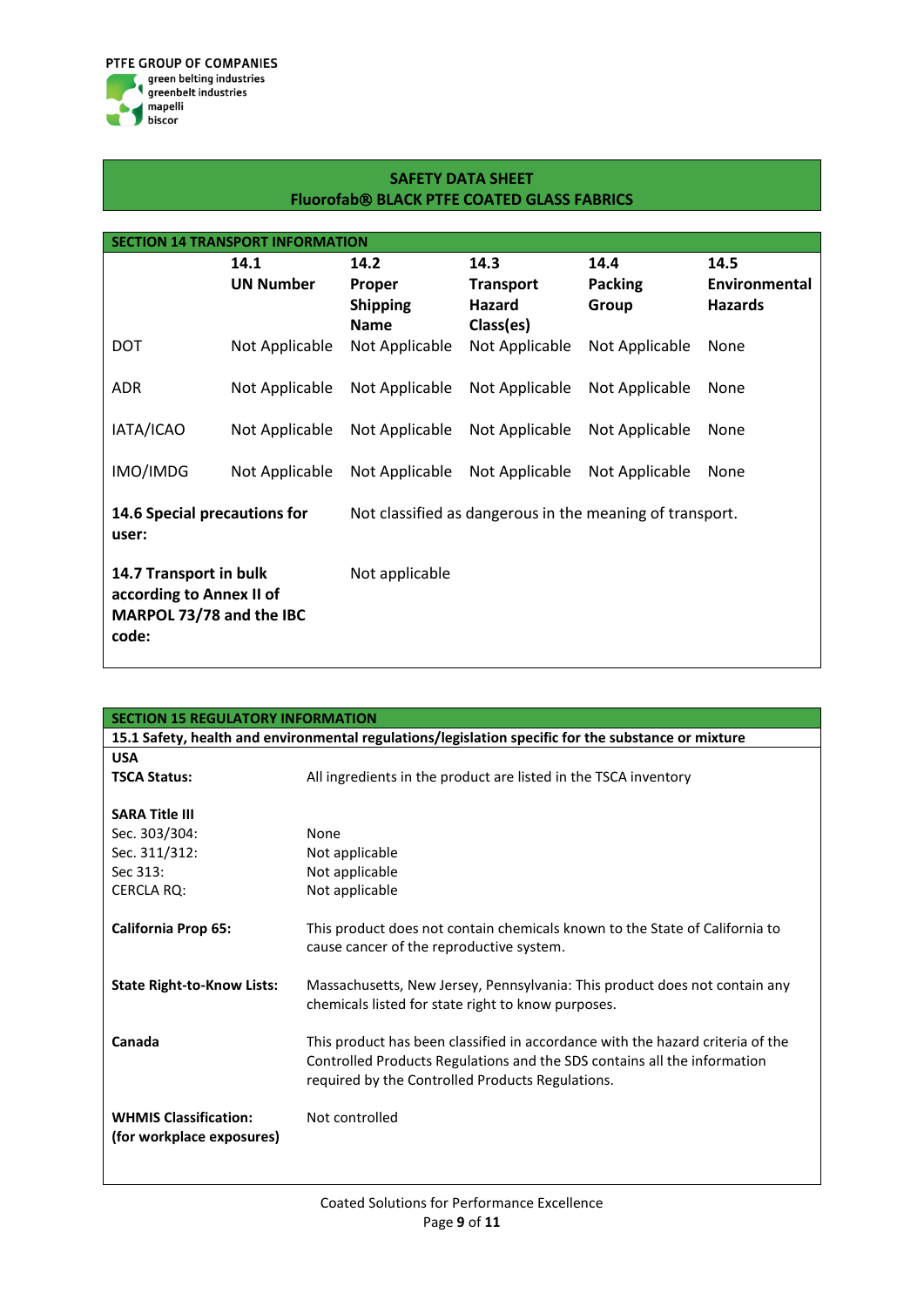

| <b>New Substance</b>                   | All ingredients in this product are listed, as required, on Canada's Domestic                        |
|----------------------------------------|------------------------------------------------------------------------------------------------------|
| <b>Notification Regulations:</b>       | Substances List (DSL).                                                                               |
| <b>NPRI Substances:</b>                | Not applicable.                                                                                      |
|                                        |                                                                                                      |
| <b>EC Classification for the</b>       |                                                                                                      |
| Substance/Preparation                  |                                                                                                      |
|                                        |                                                                                                      |
| Symbol:                                | This product is not classified as dangerous according to Directive 1999/45/EC<br>and its amendments. |
|                                        |                                                                                                      |
| <b>German Water Hazard</b>             | German Water Hazard Class WGK nwg. Non-water polluting substance.                                    |
| <b>Class</b>                           |                                                                                                      |
|                                        |                                                                                                      |
| <b>Other regulations:</b>              | Take note of Directive 98/24/EC on the protection of the health and safety of                        |
|                                        | workers from the risks related to chemical agents at work.                                           |
|                                        |                                                                                                      |
|                                        |                                                                                                      |
| <b>15.2 Chemical Safety Assessment</b> |                                                                                                      |
| No data available                      |                                                                                                      |

| <b>SECTION 16 OTHER INFORMATION</b>            |                                                           |
|------------------------------------------------|-----------------------------------------------------------|
| Text of R-phrases referred to in Section 3:    | N/A                                                       |
|                                                |                                                           |
| Text of H-Statements referred to in section 3: | N/A                                                       |
| <b>Preparation Information:</b>                |                                                           |
| <b>Prepared by:</b>                            | Green Belting Industries Limited                          |
|                                                | www.greenbelting.com                                      |
|                                                |                                                           |
| <b>Revision Date:</b>                          | 7 December 2013                                           |
|                                                |                                                           |
| <b>Revision Summary:</b>                       | Review of regulatory, hazard classification, exposure and |
|                                                | toxicology data. No revisions to date.                    |
|                                                |                                                           |

## **Abbreviations and acronyms:**

| <b>Section</b> | <b>Abbreviation</b> | <b>Description</b>                                        |
|----------------|---------------------|-----------------------------------------------------------|
| 2              | CFR.                | Code of Federal Regulations                               |
| 3              | <b>CAS</b>          | <b>Chemical Abstracts Services</b>                        |
| 3              | <b>OSHA</b>         | Occupational Safety and Health Administration USA         |
| 3              | ACGIH               | American Conference of Governmental Industrial Hygienists |
| 3              | <b>PEL</b>          | Permissible Exposure Limit                                |
| 3              | <b>TLV</b>          | Threshold Limit Value                                     |
| 3              | <b>SVHC</b>         | Substances of Very High Concern                           |
| 8              | <b>TWA</b>          | Time Weighted Average                                     |
| 8              | <b>STEL</b>         | Short-Term Exposure Limit                                 |
| 8              | <b>IDLH</b>         | Immediately Dangerous to Life or Health (NIOSH)           |
| 8              | <b>NIOSH</b>        | National Institute for Occupational Safety and Health     |

Coated Solutions for Performance Excellence Page **10** of **11**